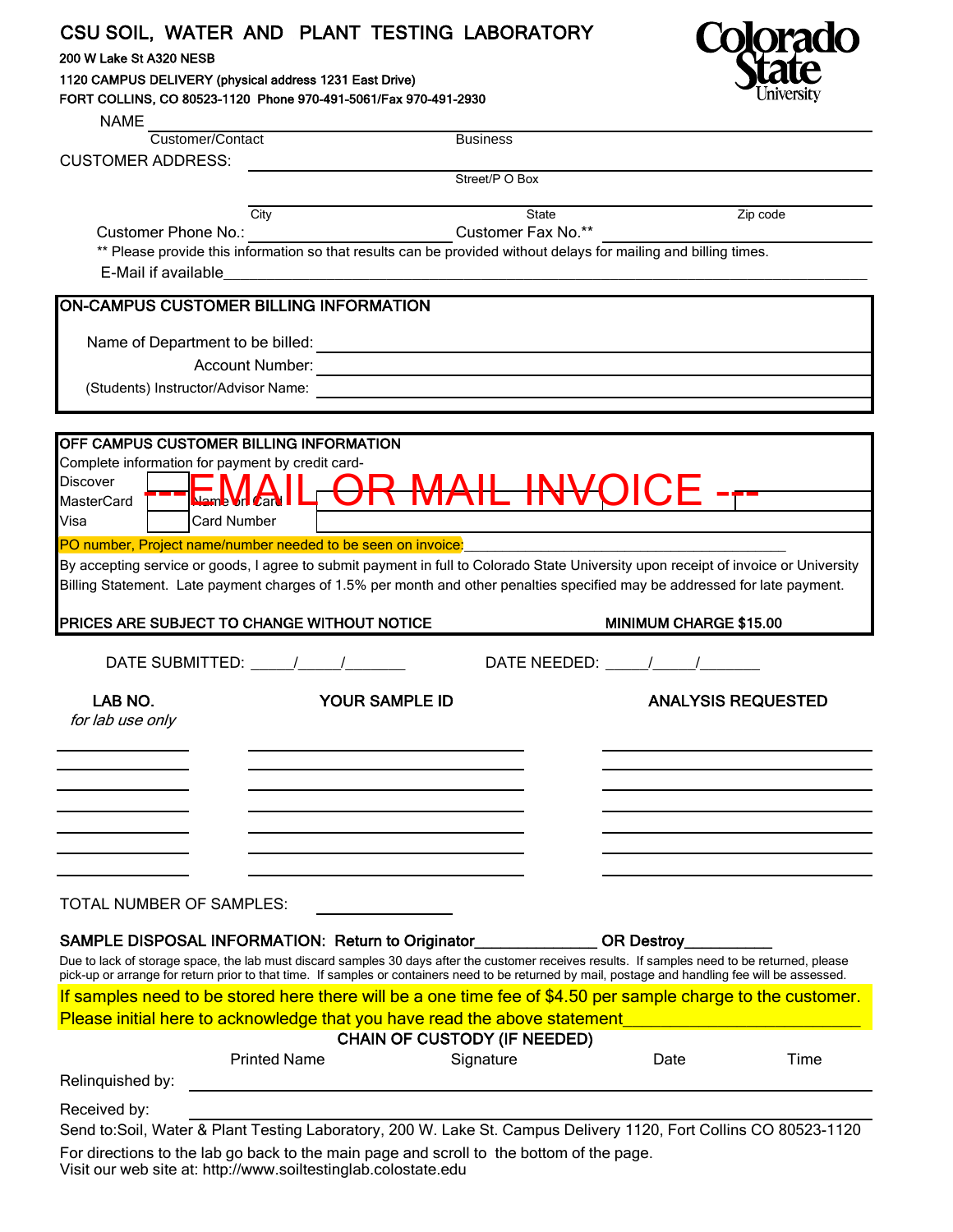

## **SOIL, WATER & PLANT TESTING LABORATORY**

**NESB Room A320, Colorado State University**

| Fort Collins CO 80523-1120 |  |              |
|----------------------------|--|--------------|
|                            |  | 970-491-5061 |

| Date: ________________ Number of samples ___________           |                                                                                                                                                                                                                                                                            | www.soiltestinglab.colostate.edu<br><b>CLIENT TYPE (Check one)</b> |                                                                                                                                                                                                                                              |                                                                                                                                                                                              |
|----------------------------------------------------------------|----------------------------------------------------------------------------------------------------------------------------------------------------------------------------------------------------------------------------------------------------------------------------|--------------------------------------------------------------------|----------------------------------------------------------------------------------------------------------------------------------------------------------------------------------------------------------------------------------------------|----------------------------------------------------------------------------------------------------------------------------------------------------------------------------------------------|
|                                                                |                                                                                                                                                                                                                                                                            |                                                                    | <b>Homeowner</b>                                                                                                                                                                                                                             | <b>_Operator</b>                                                                                                                                                                             |
|                                                                |                                                                                                                                                                                                                                                                            |                                                                    |                                                                                                                                                                                                                                              |                                                                                                                                                                                              |
|                                                                |                                                                                                                                                                                                                                                                            |                                                                    | <b>_Golf Course</b>                                                                                                                                                                                                                          | Nursery/Garden                                                                                                                                                                               |
|                                                                |                                                                                                                                                                                                                                                                            |                                                                    | ___ Lawn Care Co.                                                                                                                                                                                                                            | <b>Dealer/Distributor</b>                                                                                                                                                                    |
|                                                                |                                                                                                                                                                                                                                                                            |                                                                    | __ Regulatory Agency __ Consultant                                                                                                                                                                                                           |                                                                                                                                                                                              |
|                                                                |                                                                                                                                                                                                                                                                            |                                                                    |                                                                                                                                                                                                                                              | __ Extension Agent ____Landscape Co.                                                                                                                                                         |
| City                                                           | State                                                                                                                                                                                                                                                                      | Zip Code                                                           | Government/School ___ Other                                                                                                                                                                                                                  |                                                                                                                                                                                              |
|                                                                |                                                                                                                                                                                                                                                                            |                                                                    |                                                                                                                                                                                                                                              |                                                                                                                                                                                              |
|                                                                |                                                                                                                                                                                                                                                                            |                                                                    |                                                                                                                                                                                                                                              | County Sample is from_________________________                                                                                                                                               |
|                                                                | Where did you hear about us? _______                                                                                                                                                                                                                                       |                                                                    |                                                                                                                                                                                                                                              |                                                                                                                                                                                              |
|                                                                |                                                                                                                                                                                                                                                                            |                                                                    |                                                                                                                                                                                                                                              | By accepting service or goods, I agree to submit payment in full to Colorado State University upon receipt of invoice or University Billing                                                  |
|                                                                |                                                                                                                                                                                                                                                                            |                                                                    | Statement. Late Payment charges of 1.5% per month and other penalties may be assessed for late payment.                                                                                                                                      |                                                                                                                                                                                              |
| 1. The soil sample is from:<br><b>Greenhouse</b><br>Vegetables | 3. What do you plan to grow at the site?<br>use? The contract of the contract of the contract of the contract of the contract of the contract of the contract of the contract of the contract of the contract of the contract of the contract of the contract of the contr |                                                                    | PLEASE CHECK ALL THAT APPLY (See page 3 for sampling instructions)<br>_Lawn  ___Vegetable Garden  ___Flower bed  ___Container plantings  ___Golf Course<br>2. What is currently growing on the site? For how long? _________________________ | _Vegetables   ___Flowers  ___Turfgrass ___Trees  ___Other _______________________<br>If you are growing turf: Is this a new site to be seeded or sodded? What grass species/variety will you |
|                                                                |                                                                                                                                                                                                                                                                            |                                                                    |                                                                                                                                                                                                                                              | Is it an existing lawn? _____________ If so, how old is the lawn? ______________ What type of grass? _______________                                                                         |
|                                                                |                                                                                                                                                                                                                                                                            | 4. Will this site be irrigated/watered? Yes No                     |                                                                                                                                                                                                                                              |                                                                                                                                                                                              |
|                                                                |                                                                                                                                                                                                                                                                            |                                                                    |                                                                                                                                                                                                                                              |                                                                                                                                                                                              |
|                                                                |                                                                                                                                                                                                                                                                            |                                                                    | How often do you irrigate/water? ___Daily ___Once per week ___Twice per week                                                                                                                                                                 |                                                                                                                                                                                              |
|                                                                |                                                                                                                                                                                                                                                                            |                                                                    |                                                                                                                                                                                                                                              |                                                                                                                                                                                              |
|                                                                |                                                                                                                                                                                                                                                                            |                                                                    |                                                                                                                                                                                                                                              |                                                                                                                                                                                              |
|                                                                |                                                                                                                                                                                                                                                                            |                                                                    |                                                                                                                                                                                                                                              |                                                                                                                                                                                              |
|                                                                |                                                                                                                                                                                                                                                                            |                                                                    |                                                                                                                                                                                                                                              | 5. If possible, list the types of previous crops or plants that grew on this site: ______________                                                                                            |
|                                                                |                                                                                                                                                                                                                                                                            | much did you apply, and how long ago did you apply it?             | 6. What fertilizers or amendments (e.g. compost, manure) have you added to the soil, how                                                                                                                                                     |                                                                                                                                                                                              |

 **\_\_\_\_\_\_\_\_\_\_\_\_\_\_\_\_\_\_\_\_\_\_\_\_\_\_\_\_\_\_\_\_\_\_\_\_\_\_\_\_\_\_\_\_\_\_\_\_\_\_\_\_\_\_\_\_\_\_\_\_\_\_\_\_\_\_\_\_\_\_\_\_\_\_\_\_\_\_\_\_\_\_\_\_\_\_\_\_\_\_\_\_\_**